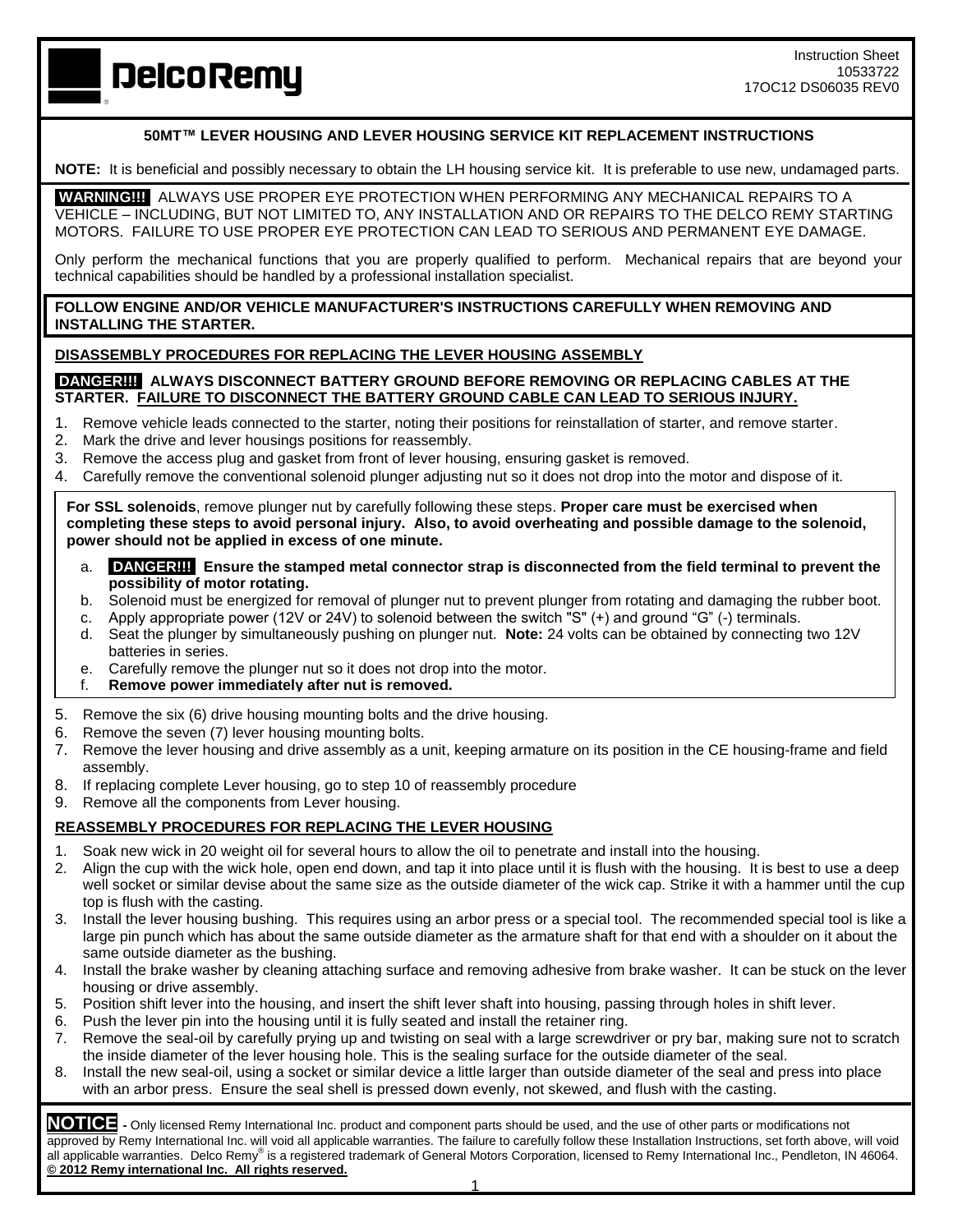- Install the two (2) remaining o'ring.
- 10. Install the lever housing and drive assemblies, noting alignment marks. Insert shift lever yoke into the drive assembly collar during installation. Install the seven (7) mounting screws and torque to **16.27-22.03 Nm (144-195 lb-in).**
- 11. Apply a small amount of SAE20 oil into the drive housing bushing and install the drive housing assembly, aligning the marks. Install and torque the six (6) mounting bolts to **17.63-29.8 Nm (156-264 lb in).**
- 12. Install plunger nut on solenoid plunger thru access hole at Lever housing, finger tight.
- 13. Install ground lead to solenoid ground terminal on CE frame and torque nut to **27.12 Nm (240 lb in)**.

**DANGER!!! Disconnect solenoid motor connector strap or lead (for 32V/64V models) to field terminal before adjusting the pinion clearance.**

**After repair and reassembly, it is necessary before installation on the engine to check and adjust pinion clearance**. (See graphics below).

*NOTICE!* It is recommended that the SSL instruction sheet, 10500262, be obtained from our website, **[www.delcoremy.com](http://www.delcoremy.com/)**, before reinstalling the plunger nut and adjusting pinion clearance. These instructions are more detailed.

## **Following these steps carefully is important for adjusting pinion clearance.**

**Proper care must be exercised when completing these steps to avoid personal injury and/or property damage. Also, to avoid overheating and possible damage to the solenoid, power should not be applied in excess of one (1) minute.**

- **DANGER!!! Ensure the stamped metal connector strap is disconnected from the field terminal to prevent the possibility of motor from rotating.**
- Energize solenoid to prevent plunger from rotating and damaging the rubber boot while turning plunger nut to adjust pinion clearance.
- Apply appropriate power (12V or 24V) to solenoid between the switch "S" (+) and "G" ground (-) terminals.
- Seat the plunger by simultaneously pushing on 1/2" plunger nut. **Note:** 24 volts can be obtained by connecting two 12V batteries in series.
- Adjust plunger nut to obtain the pinion clearance 0.328"-0.390" from pinion face to housing face. (See graphics below)
- **Remove power immediately after adjustment is completed.**
- 14. Reinstall access plug and gasket in front of the lever housing and torque plug to a minimum of **8.1 Nm (72 lb in)**
- 15. For insulated models, remove the nut and washer assembly from solenoid ground terminal and install the flex ground lead.
- 16. Install ground terminal nut and washer assembly on solenoid and tighten to **1.8-4.3 Nm (16-38 lb in)**.
- 17. Reinstall starter and connect cables and other leads, as removed.
- 18. Reconnect the negative (-) cable at the battery.



### **Technical support: USA 800 854 0076, Mexico 01 800 000 7378, Brazil 0800 703 3526, South America 55 11 2106 6510 or visit delcoremy.com**

**NOTICE -** Only licensed Remy International Inc. product and component parts should be used, and the use of other parts or modifications not approved by Remy International Inc. will void all applicable warranties. The failure to carefully follow these Installation Instructions, set forth above, will void all applicable warranties. Delco Remy® is a registered trademark of General Motors Corporation, licensed to Remy International Inc., Pendleton, IN 46064. **© 2012 Remy international Inc. All rights reserved.**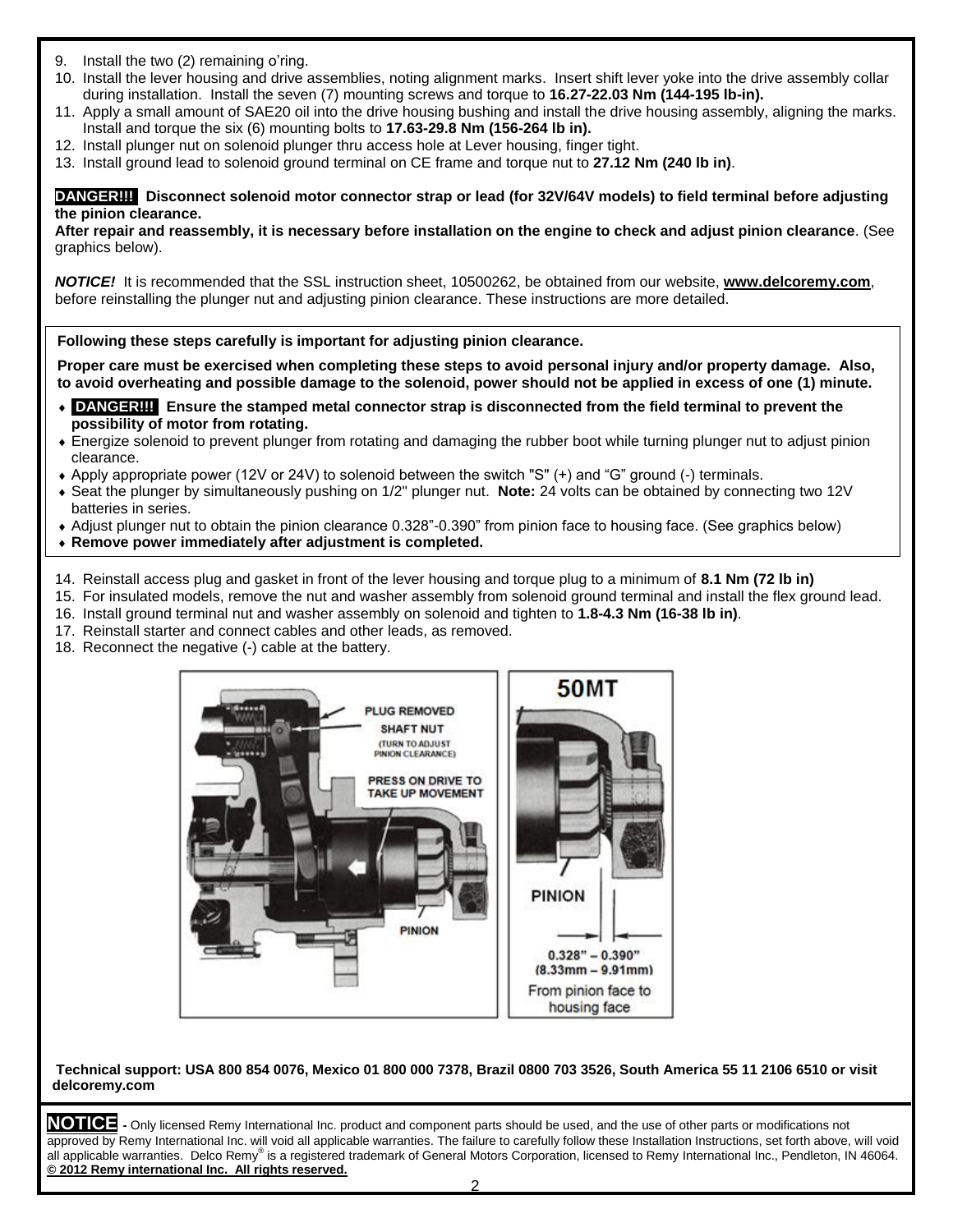**DelcoRemy** 

# **INSTRUCCIONES DE REEMPLAZO DE LA CORAZA HORQUILLA 50MT™**

**NOTA:** Es beneficioso y posiblemente necesario obtener el kit de reparación de la coraza-horquilla. Es preferente utilizar partes nuevas, y sin daño.

**¡¡¡PRECAUCIÓN!!!!**USE SIEMPRE PROTECCIÓN OCULAR CUANDO REALICE CUALQUIER ACTIVIDAD RELACIONADA CON LA REPARACIÓN MECÁNICA A UN VEHÍCULO, INCLUYENDO, MÁS NO LIMITANDO A CUALQUIER REPARACIÓN O INSTALACIÓN DE MOTORES DE ARRANQUE DELCO REMY. OMITIR EL USO DE PROTECCIÓN OCULAR APROPIADA PUEDE RESULTAR EN DAÑOS Y LESIONES PERMANENTES A LOS OJOS.

Ejecute solamente las funciones mecánicas que está apropiadamente calificado para realizar. Las reparaciones mecánicas que se encuentran fuera de sus capacidades técnicas deben ser manejadas por especialistas profesionales de instalación.

**SIGA CUIDADOSAMENTE LAS INSTRUCCIONES DEL FABRICANTE DEL MOTOR DE COMBUSTIÓN Y/O EL VEHÍCULO AL MOMENTO DE INSTALAR O REMOVER LA MARCHA.**

### **PROCEDIMIENTO DE DES-ENSAMBLE PARA EL REEMPLAZO DE LA CORAZA HORQUILLA**

**[11] TELIGRO!!!** SIEMPRE DESCONECTE EL CABLE NEGATIVO (-) DE BATERÍA ANTES DE REMOVER O REEMPLAZAR **LOS CABLES EN LA MARCHA. UNA FALLA AL DESCONECTAR EL CABLE DE TIERRA PUEDE LLEVAR A LESIÓN SERIA.**

- 1. Remueva los cables y arneses conectados al motor de arranque, identificando las posiciones para su re-instalación y remueva el motor de arranque.
- 2. Marque la posición de la coraza-nariz y la coraza-horquilla para su re-ensamble.
- 3. Remueva el tapón de acceso y empaque de la parte delantera de la coraza horquilla, asegurándose de que el empaque sea removido.
- 4. Cuidadosamente retire la tuerca del solenoide convencional para que esta no caiga dentro del motor.

Para solenoides SSL, retire cuidadosamente la tuerca del embolo de acuerdo a los siguientes pasos. Debe tenerse el cuidado apropiado al realizar estos pasos para evitar daños personales**. Además, para evitar sobrecalentamiento y posibles daños al solenoide, no debe energizarse por más de un (1) minuto.**

- a. **¡¡¡PELIGRO!!! Asegúrese de que el conector de metal se encuentra desconectado de la terminal de la bobina de campo para evitar la posibilidad de que el motor gire.**
- b. Energice el solenoide para evitar que el émbolo gire y dañe el cubre polvo mientras es apretada la tuerca del émbolo para ajustar el claro de piñón.
- c. Aplique la alimentación adecuada (12V o 24V) al solenoide entre las terminales del interruptor "S" (+) y tierra "G" (-).
- d. Asiente el émbolo empujando simultáneamente la tuerca del émbolo de 1/2". **Nota:** Se pueden obtener 24 voltios mediante la conexión en serie de dos baterías de 12 V.
- e. Cuidadosamente retire la tuerca del embolo para que ésta no caiga dentro del motor.
- f. Retire la energía inmediatamente después de retirar la tuerca.
- 5. Remueva los seis (6) tornillos de montaje de la coraza-nariz y la misma coraza-nariz
- 6. Retire los siete (7) tornillos de montaje de la coraza horquilla.
- 7. Retire la coraza horquilla y el impulsor, manteniendo fija la armadura en su posición para evitar la de pérdida de posición de los carbones con el conmutador de la armadura.
- 8. En caso de reemplazar la coraza horquilla por completo vaya al paso 10 del procedimiento de re-ensamble
- 9. Remueva todos los componentes de la coraza horquilla.

# **PROCEDIMIENTO DE RE-ENSAMBLE PARA EL REEMPLAZO DE LA CORAZA HORQUILLA**

- 1. Sumerja el nuevo fieltro en aceite tipo SAE20 por varias horas para permitir la penetración del aceite e instale en la carcaza.
- 2. Alinee el tapón de tipo copa al barreno del fieltro, apuntando la copa hacia abajo, y golpee ligeramente hasta enrasar con la coraza. Es recomendable usar una herramienta con el mismo diámetro exterior de la copa.
- 3. Instale el buje de la coraza horquilla. Esto requiere del uso de una prensa de tornillo o una herramienta especial. La herramienta especial recomendada es similar a un punzón largo con aproximadamente el mismo diámetro exterior de la flecha de la armadura y con un hombro e aproximadamente el diámetro exterior del buje, presione el buje junto con el sello, hasta el ras de la superficie
- 4. Instale la roldana freno limpiando la superficie y remueva la parte adhesivo de la roldana. Esta puede atorarse en la coraza horquilla o en el piñón.

**NOTA -** Solamente deben ser usados productos y componentes Remy International Inc., el uso de otras partes o modificaciones no aprobadas por Remy International Inc. anulará todas las garantías aplicables. No seguir cuidadosamente las instrucciones de instalaciones expuestas en este documento anulará todas las garantías aplicables. Delco Remv<sup>®</sup> es una marca registrada de General Motors Corporation, autorizada bajo licencia a Remy International Inc., Pendleton, IN 46064.

**© 2012 Remy International Inc. Todos los derechos** 3